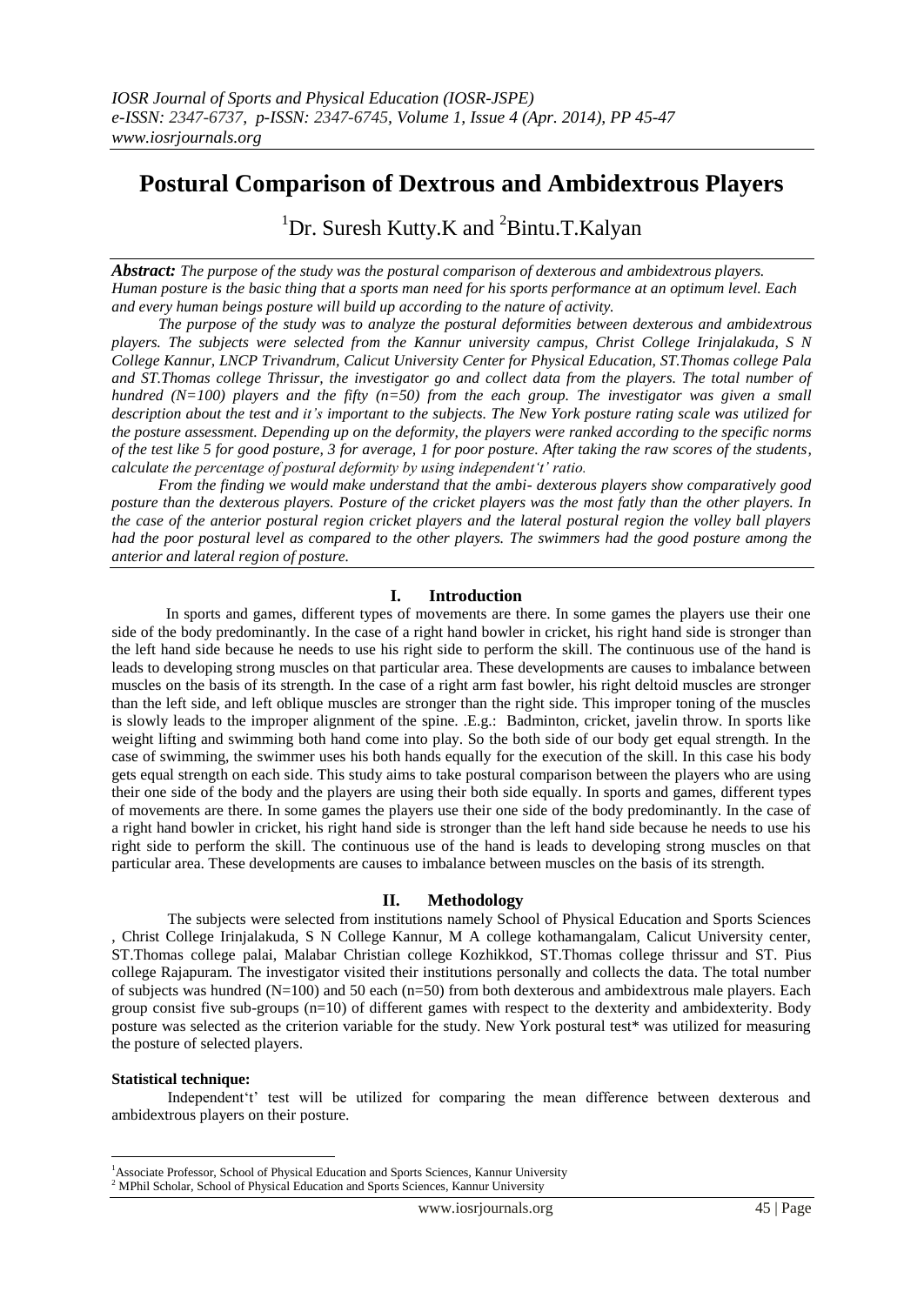| <b>Badminton</b>             | 240 |
|------------------------------|-----|
| <b>Cricket</b>               | 162 |
| <b>Hand Ball</b>             | 204 |
| <b>Throwers In Athletics</b> | 177 |
| <b>Volly Ball</b>            | 210 |
| <b>Weight Lifters</b>        | 300 |
| <b>Power Lifters</b>         | 300 |
| <b>Body Builders</b>         | 300 |
| <b>Runners</b>               | 286 |
| <b>Swimmers</b>              | 300 |

**III. Results And Discussion**

From the table 1, it is clear that the ambidextrous players (**last five**) scored more than the dexterous players (**first five**) in anterior region.

| Table No 2Total score of lateral posture grade of selected players. |     |  |  |  |
|---------------------------------------------------------------------|-----|--|--|--|
| <b>Badminton</b>                                                    | 299 |  |  |  |
| Cricket                                                             | 322 |  |  |  |
| <b>Hand Ball</b>                                                    | 328 |  |  |  |
| <b>Throwers In Athletics</b>                                        | 332 |  |  |  |
| <b>Volly Ball</b>                                                   | 327 |  |  |  |
| <b>Weight Lifters</b>                                               | 336 |  |  |  |
| <b>Power Lifters</b>                                                | 344 |  |  |  |
| <b>Body Builders</b>                                                | 340 |  |  |  |
| <b>Runners</b>                                                      | 346 |  |  |  |
| <b>Swimmers</b>                                                     | 348 |  |  |  |

From the table 2, it is clear that the ambidextrous players (**last five**) scored more than the dexterous players (**first five**) in lateral region.

| <b>Badminton</b>             | 539 |
|------------------------------|-----|
| <b>Cricket</b>               | 484 |
| <b>Hand Ball</b>             | 532 |
| <b>Throwers In Athletics</b> | 509 |
| <b>Volly Ball</b>            | 537 |
| <b>Weight Lifters</b>        | 636 |
| <b>Power Lifters</b>         | 644 |
| <b>Body Builders</b>         | 640 |
| <b>Runners</b>               | 632 |
| <b>Swimmers</b>              | 648 |

**Table No 3 Total score of anterior and lateral posture grade of selected players.**

From the table 3, it is clear that the ambidextrous players (**last five**) scored more than the dexterous players (**first five**) in both anterior and lateral region.

| <b>Table No: 4 Statistical Analysis Of Data</b> |  |  |  |
|-------------------------------------------------|--|--|--|
|-------------------------------------------------|--|--|--|

| <b>GROUP</b>      | N | <b>MEAN</b> | <b>STD.DEVIATION</b> | m      | <b>REQUIRED</b> |
|-------------------|---|-------------|----------------------|--------|-----------------|
| <b>DEXTROUS</b>   |   | 5.2020      | 23.50957             |        |                 |
| <b>AMBIDEROUS</b> |   | 6.4000      | 6.32456              | 11.003 | 2.015           |

### **IV. Findings**

From the above tables 1 to 3, gives an idea about the faulty posture among the dexterous and ambidextrous players. Many players would not be aware of the body posture. The 4<sup>th</sup> table provides some ideas about the difference between the dexterous and ambidextrous players. The calculated value 11.003 is more different than the table value 2.015, so the score is significant. The repeated use of the one side of the muscle groups is definitely contributing the postural deformity. In the case of a one side player, his muscles can pull his skeletal system away from the center of gravity. This is because of that particular muscles get more strength than the other side. The postural deformity whatever the cause is not inevitable and the dexterous players have more postural deformity than the ambidextrous players. During the training period, the trainer or coach gives to the players about the postural deformity and the chance to get it. And also important that improves the athlete's knowledge in the basic biomechanics of their respective movements.